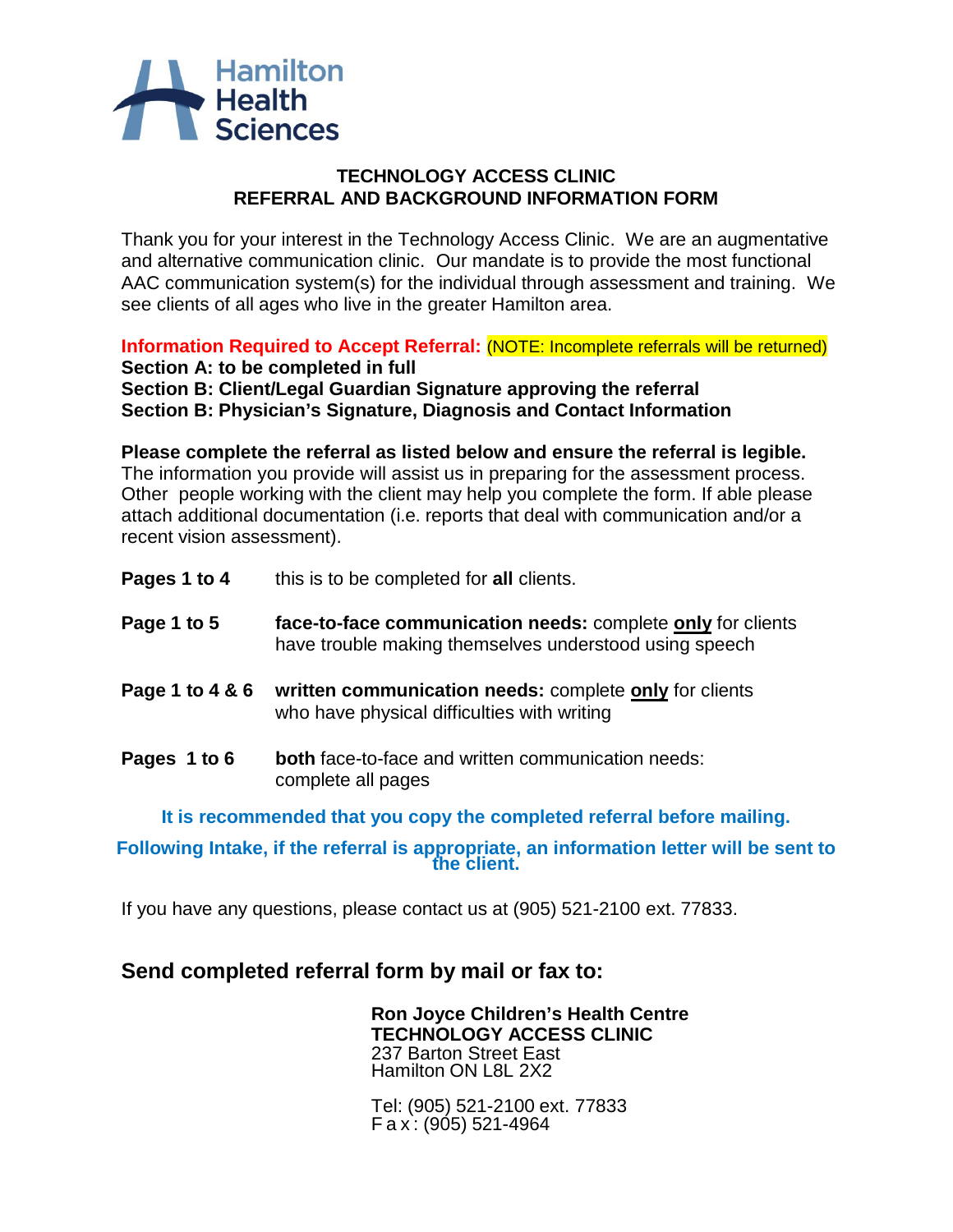| Hamilton<br><b>Health</b><br><b>Sciences</b> | <b>TECHNOLOGY ACCESS CLINIC</b><br>Ron Joyce Children's Health Centre<br><b>Hamilton Health Sciences- General Site</b><br>237 Barton St. East<br>Hamilton, ON<br>Telephone: 905-521-2100 ext. 77833<br>Fax: 905-521-4964 | <b>Office Use: Affix Patient Identifier</b> |
|----------------------------------------------|--------------------------------------------------------------------------------------------------------------------------------------------------------------------------------------------------------------------------|---------------------------------------------|
|----------------------------------------------|--------------------------------------------------------------------------------------------------------------------------------------------------------------------------------------------------------------------------|---------------------------------------------|

# **REFERRAL FORM**

#### **A. CLIENT INFORMATION**

| Client Name: | (Last)                                                                                | (First)                                        |        | Female<br>П                           | $\square$ Male |
|--------------|---------------------------------------------------------------------------------------|------------------------------------------------|--------|---------------------------------------|----------------|
| (day)        | Date of Birth: / /<br>(year)<br>(month)                                               |                                                |        | Version Code: <u>______</u>           |                |
| Address:     | (Street)                                                                              |                                                | (City) | (Postal Code)                         |                |
|              | Telephone: home: www.communications.com                                               |                                                |        |                                       |                |
|              |                                                                                       |                                                |        | $\Box$ I consent to correspond E-Mail |                |
|              | Does client receive funding from: □ODSP □ACSD □WSIB □DVA □ MVA                        |                                                |        | $\Box$ Other $\Box$                   |                |
|              | Has client previously used ADP funds for a communication device? $\Box$ Yes $\Box$ No | If Yes, Name of prescribing clinician/ clinic: |        |                                       | When?          |

#### **B. REASON FOR REFERRAL**

 **Face-to-Face Communication** (i.e. unable to communicate using speech)… *Complete pages 1 – 5* **Written Communication** (i.e. difficulties with handwriting due to a physical diagnosis)… *Complete pages 1-4 & 6* **Both**… *Complete pages 1 – 6*

| <b>TO BE COMPLETED BY CLIENT</b> (I approve this referral.)                              |  |                                          |  |  |  |
|------------------------------------------------------------------------------------------|--|------------------------------------------|--|--|--|
|                                                                                          |  | Date: ______________                     |  |  |  |
| Print                                                                                    |  | Please Circle One: Client/Legal Guardian |  |  |  |
| TO BE COMPLETED BY PHYSICIAN (This section must be completed prior to submission to TAC) |  |                                          |  |  |  |
| Date of Onset: <b>Example 20</b><br>(resulting in communication impairment)              |  |                                          |  |  |  |
| Physician's Signature confirming this diagnosis: _______________________________         |  |                                          |  |  |  |
| <b>Please Print Legibly Physician's Contact Information:</b>                             |  |                                          |  |  |  |
|                                                                                          |  |                                          |  |  |  |
|                                                                                          |  |                                          |  |  |  |
|                                                                                          |  |                                          |  |  |  |

**Office Use Only: Date Referral Received\_** 

**WAITLIST:**  $\Box$  Yes  $\Box$  No REASON:  $\Box$  Writing  $\Box$  Face to Face DISCIPLINE:  $\Box$  SLP  $\Box$  OT SCREENED BY:

**Comments:**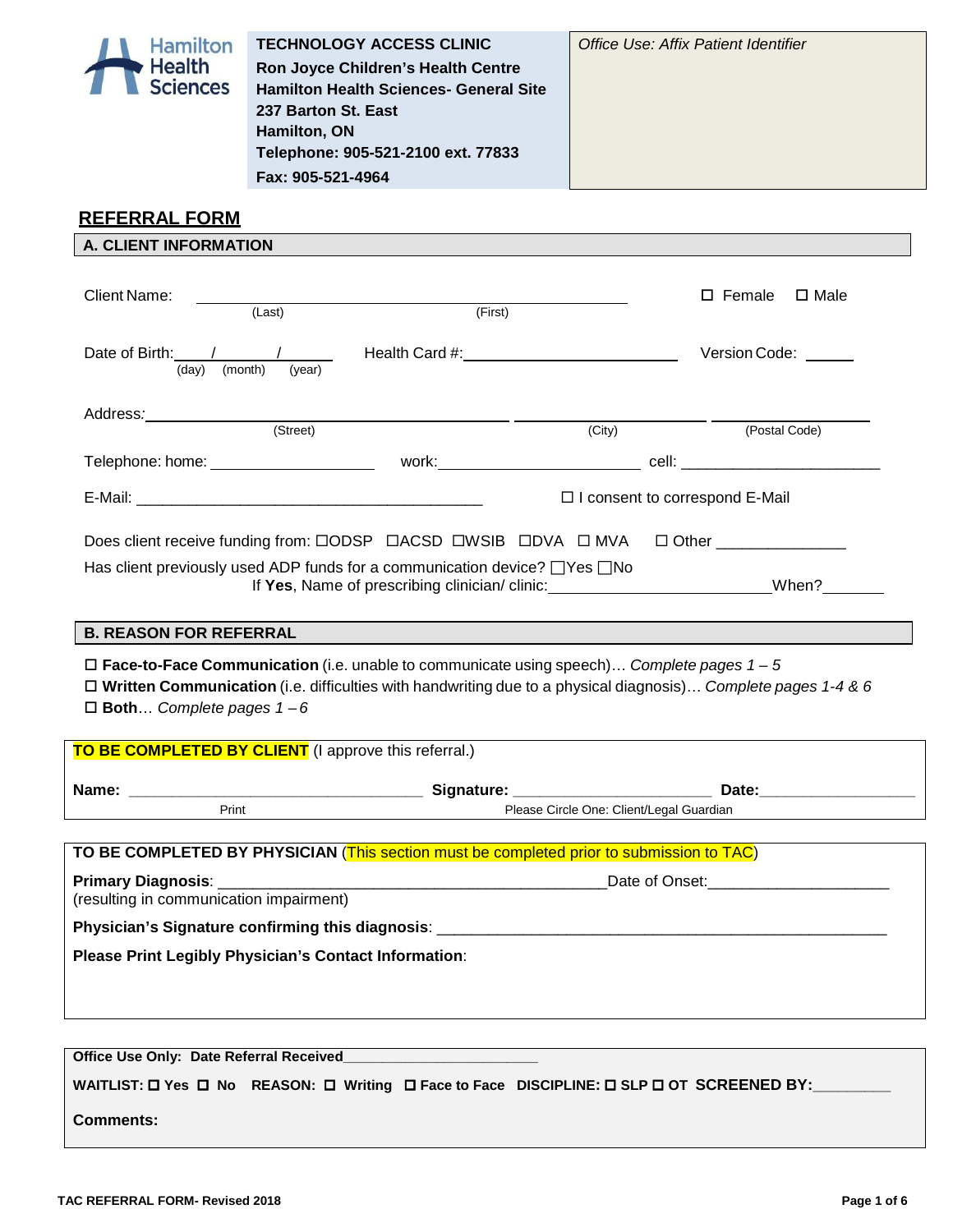| <b>C. CONTACT INFORMATION</b>                                                |             |                     |                          |
|------------------------------------------------------------------------------|-------------|---------------------|--------------------------|
|                                                                              | <b>Name</b> | <b>Relationship</b> | <b>Telephone #</b>       |
| Who is the client's Legal Guardian                                           |             |                     | Home:                    |
| or Power of Attorney (P.O.A.)?                                               |             |                     | Cell:                    |
|                                                                              |             |                     | Work:                    |
| Address if Different from Client's                                           |             |                     |                          |
| Who completed this form?                                                     |             |                     |                          |
| Same as above, or please specify:                                            |             |                     |                          |
| Who to contact to book<br>appointments:<br>Same as above, or please specify: |             |                     | □Okay to leave voicemail |
|                                                                              |             |                     |                          |

- Does the client live independently, with mother/father, group home, etc.?
- Is a change of residence anticipated?  $\Box$  Yes  $\Box$  No
	- If **Yes**, please specify \_\_\_\_\_\_\_\_\_\_\_\_\_\_\_\_\_\_\_\_\_\_\_\_\_\_\_\_\_\_
- Is English understood by the client? Yes No: Language spoken or understood:

# **Other people/agencies (including at Hamilton Health Sciences) who are involved with this client:**

| <b>Discipline</b>             | <b>Name</b> | <b>Agency</b> | <b>Telephone</b> |
|-------------------------------|-------------|---------------|------------------|
| <b>HHS Doctors</b>            |             |               |                  |
|                               |             |               |                  |
| Home Support Worker           |             |               |                  |
|                               |             |               |                  |
| <b>Occupational Therapist</b> |             |               |                  |
|                               |             |               |                  |
| Physiotherapist               |             |               |                  |
|                               |             |               |                  |
| School Board SLP              |             |               |                  |
|                               |             |               |                  |
| <b>School Contacts</b>        |             |               |                  |
|                               |             |               |                  |
| Speech Pathologist            |             |               |                  |
|                               |             |               |                  |
| Other                         |             |               |                  |
|                               |             |               |                  |
| Other                         |             |               |                  |
|                               |             |               |                  |
|                               |             |               |                  |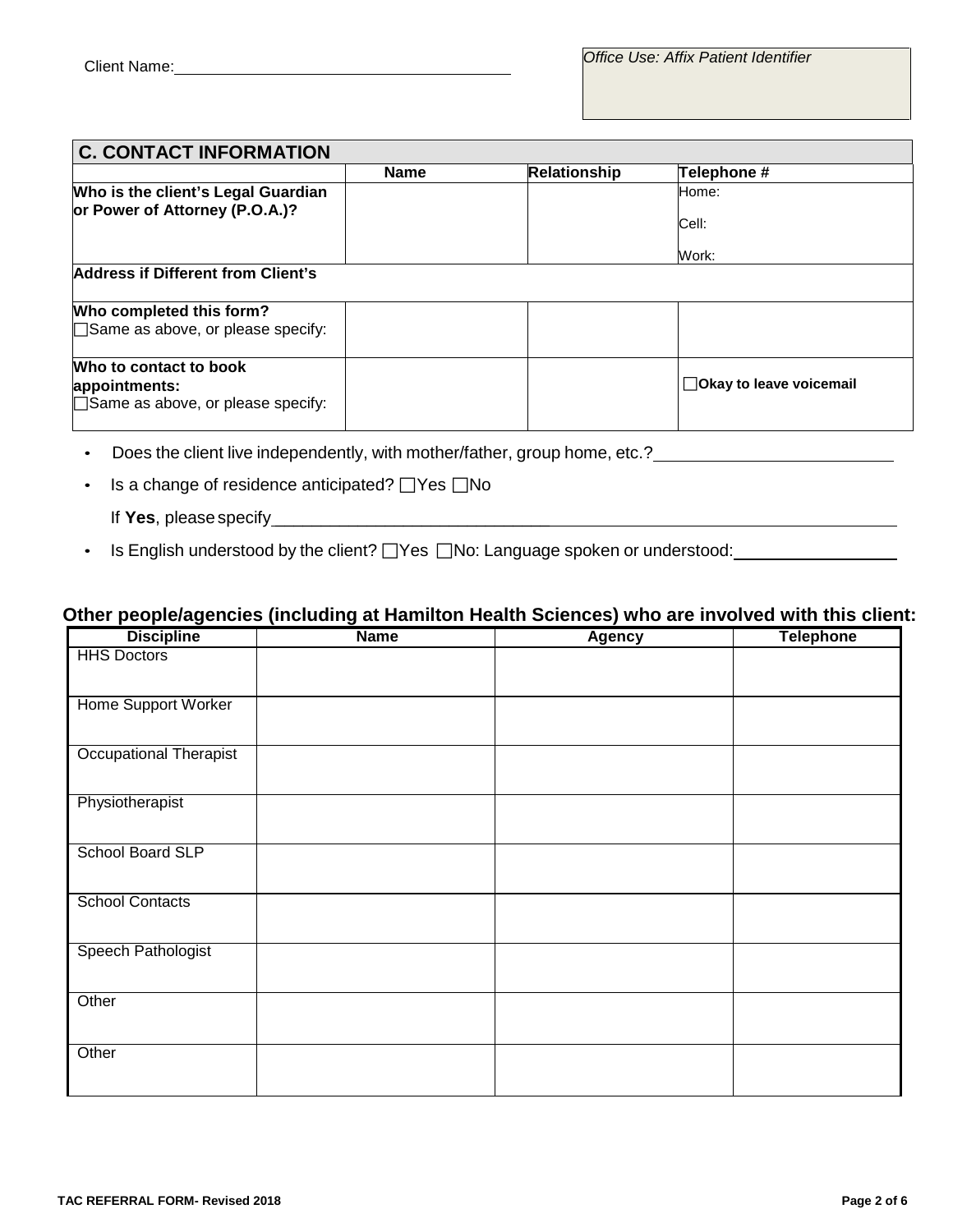# **D. MEDICAL INFORMATION**

|    | Does the client have any <b>Allergies</b> ? $\Box$ Yes $\Box$ No                                                                                                                                                               |
|----|--------------------------------------------------------------------------------------------------------------------------------------------------------------------------------------------------------------------------------|
|    |                                                                                                                                                                                                                                |
|    | Does the client have an Antibiotic Resistant Infection (i.e. MRSA, VRE or ARO)                                                                                                                                                 |
|    | $\square$ No                                                                                                                                                                                                                   |
|    | Does the client have any other communicable diseases (i.e. TB, Hepatitis, etc.)                                                                                                                                                |
|    | $\Box$ No                                                                                                                                                                                                                      |
|    |                                                                                                                                                                                                                                |
|    |                                                                                                                                                                                                                                |
|    | 1. RELEVANT MEDICAL CONDITIONS: LAND AND ANNOUNCEMENT AND A RELEVANT MEDICAL CONDITIONS:                                                                                                                                       |
|    | Anticipated Course of Condition: Stable □ Improving □ Deteriorating<br>$\Box$ Fluctuating                                                                                                                                      |
|    |                                                                                                                                                                                                                                |
|    | Medical Precautions (e.g. seizures, respiratory, dislocations, etc.): [1995] Medical Precautions (e.g. seizures, respiratory, dislocations, etc.):                                                                             |
|    | Describe any relevant medical, surgical, or dental procedures. Include dates if known: ______________________                                                                                                                  |
|    |                                                                                                                                                                                                                                |
|    |                                                                                                                                                                                                                                |
| 2. | VISION: Is vision a concern? $\Box$ No $\Box$ Yes: (please specify, e.g. acuity, strabismus) $\Box$                                                                                                                            |
|    | Are glasses worn? $\Box$ No $\Box$ Yes $\Box$ All the time $\Box$ Reading only                                                                                                                                                 |
|    |                                                                                                                                                                                                                                |
|    | Vision Specialist: Name: \\squimed{\sqrt{\sqrt{\sqrt{\sqrt{\sqrt{\sqrt{\sqrt{\sqrt{\sqrt{\sqrt{\sqrt{\sqrt{\sqrt{\sqrt{\sqrt{\sqrt{\sqrt{\sqrt{\sqrt{\sqrt{\sqrt{\sqrt{\sqrt{\sqrt{\sqrt{\sqrt{\sqrt{\sqrt{\sqrt{\sqrt{\sqrt{\ |
|    | Phone:<br>Date of last Assessment:                                                                                                                                                                                             |
|    | Vision Report Attached: □                                                                                                                                                                                                      |
|    |                                                                                                                                                                                                                                |
| 3. | □Yes (please specify) <u>_______________________</u><br><b>HEARING:</b> Is hearing a concern? $\Box$ No                                                                                                                        |
|    | Are hearing aids worn?<br>$\Box$ Left ear<br>$\Box$ Both<br>No<br>$\Box$ Right ear<br>$\Box$ Yes                                                                                                                               |
|    | Hearing specialist: Name: ___________________<br>Phone: Date of last assessment:                                                                                                                                               |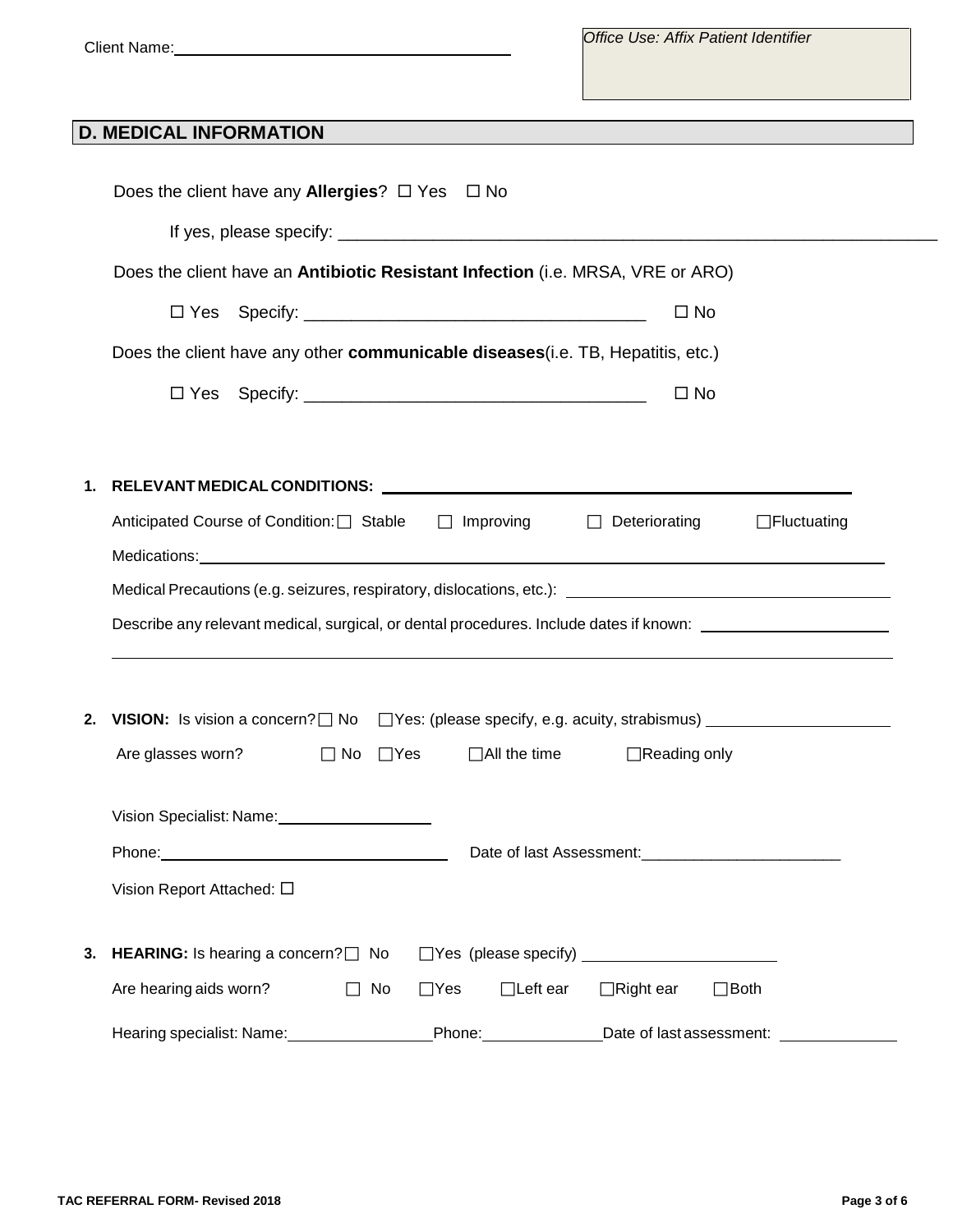#### **E. MOTOR ABILITIES**

**1. MOBILITY:** How is the client able to move in their environment? Please describe any other forms of mobility used (i.e. walks independently, manual or power wheel chair, etc.):

#### **2. SEATING AND POSITIONING:**

Is current seating and positioning system adequate?  $\Box$  Yes  $\Box$  No: (please describe the problem)

|                                                | Are there any upcoming seating appointments scheduled? $\Box$ Yes $\Box$ No |                                                             |                                              | If Yes, when: the same of the same of the same of the same of the same of the same of the same of the same of the same of the same of the same of the same of the same of the same of the same of the same of the same of the |
|------------------------------------------------|-----------------------------------------------------------------------------|-------------------------------------------------------------|----------------------------------------------|-------------------------------------------------------------------------------------------------------------------------------------------------------------------------------------------------------------------------------|
| Date of last seating or wheelchair assessment: |                                                                             |                                                             |                                              |                                                                                                                                                                                                                               |
| 3. HAND Dominance:                             | $\Box$ Right<br>п<br>Left                                                   | Is the client able to: (check all that apply)               |                                              |                                                                                                                                                                                                                               |
|                                                | □ Not Established                                                           | Grasp objects<br>- Release objects<br>. Point with a finger | $\Box$ Yes<br>$\square$ Yes<br>$\square$ Yes | □ No<br>$\square$ No<br>$\square$ No                                                                                                                                                                                          |
|                                                |                                                                             | Write with a pen or pencil                                  | $\Box$ Yes                                   | $\square$ No                                                                                                                                                                                                                  |

**4. MOVEMENTS:** Please indicate **all** movements the client has voluntary control (e.g. arm / leg / other):

Which movements are the best or most reliable?

Does the client have any involuntary movements (e.g., reflexes, spasms or body tone) which interfere with his/her control?  $\Box$  No  $\Box$  Yes: (please specify)

#### **F. EDUCATION/ EMPLOYMENT/RECREATION**

1. School/ Preschool/ Daycare: Address: \_\_\_\_\_\_\_\_\_\_\_\_\_\_\_\_\_\_\_\_\_\_\_\_\_\_\_\_\_\_\_\_\_\_\_\_\_\_

**OR** Current/ Previous Employer:

- 2. Activities the client enjoys:
- 3. Activities the client dislikes:

#### **G. LEARNING AND BEHAVIOUR**

| 1. Can the client:                                              | NΟ | <b>COMMENTS</b> |
|-----------------------------------------------------------------|----|-----------------|
| Sit quietly and concentrate on a task for more than 10 minutes? |    |                 |
| Concentrate within a distracting environment?                   |    |                 |
| Make eye contact with people?                                   |    |                 |
| Recognize differences in objects?                               |    |                 |
| Classify or group objects?                                      |    |                 |
| Carry out tasks of two or more steps?                           |    |                 |
| Understand the concepts of direction (e.g., up/down, go/stop)?  |    |                 |
| Know his actions can cause something else to happen?            |    |                 |
| Make choices when two objects or activities are presented?      |    |                 |

**2.** Does the client have behaviour management needs?  $\Box$  Yes  $\Box$  No; If **Yes**, describe behaviour concerns and how they are managed. Please use a separate page if needed.

Grade Level Achieved: **Example 2018** 

 $\bullet$  Manage buttons  $\Box$  Yes  $\Box$  No

Phone: \_\_\_\_\_\_\_\_\_\_\_\_\_\_\_\_\_\_\_\_\_\_\_\_\_\_\_\_\_\_\_\_\_

Occupation: **with the contract of the contract of the contract of the contract of the contract of the contract of the contract of the contract of the contract of the contract of the contract of the contract of the contract**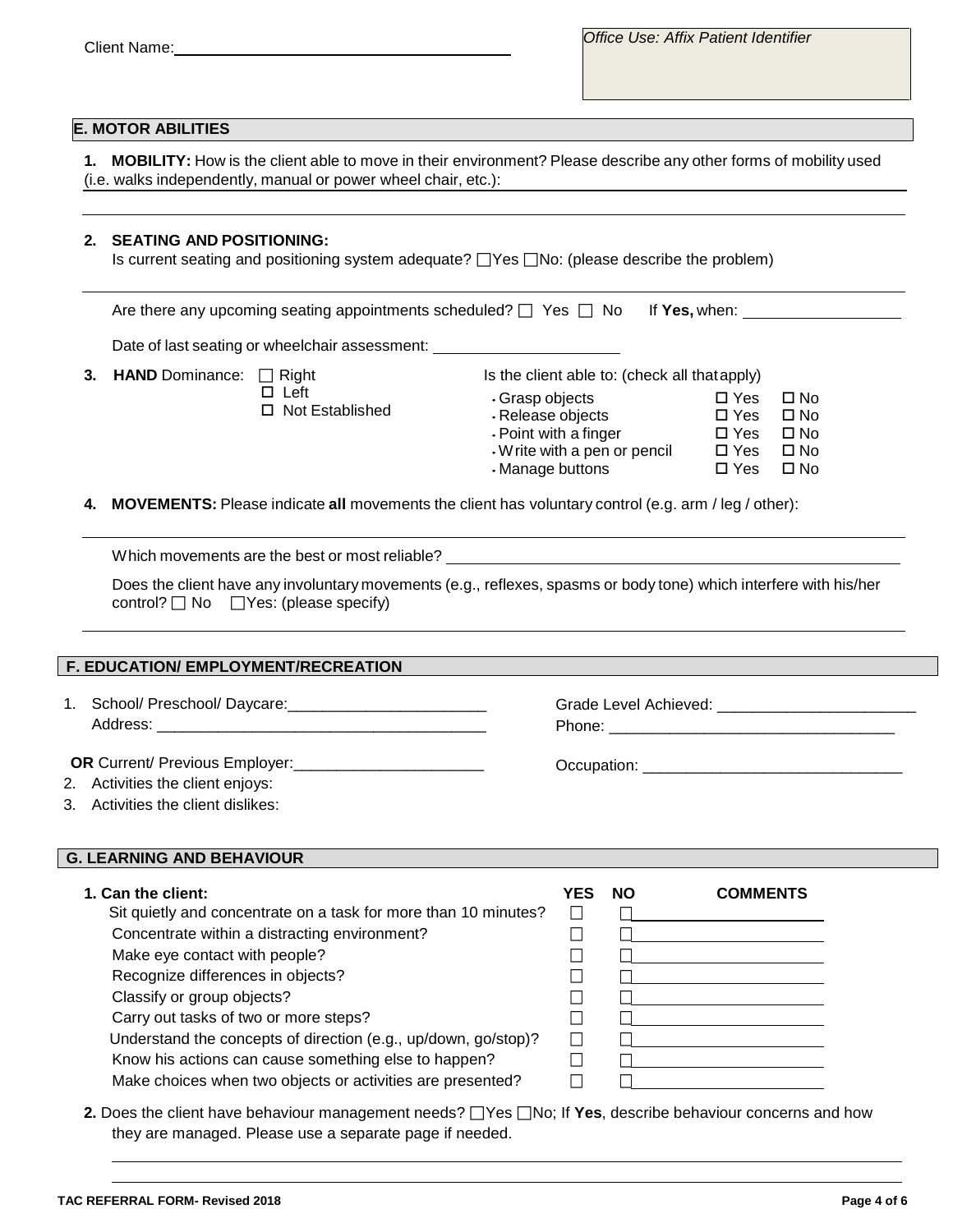|                     |                                                                                                                                                                                                                                                                                                                                                                                                                                                                                                                                                                                                                                                                             |                             | <b>Office Use: Affix Patient Identifier</b> |         |       |          |
|---------------------|-----------------------------------------------------------------------------------------------------------------------------------------------------------------------------------------------------------------------------------------------------------------------------------------------------------------------------------------------------------------------------------------------------------------------------------------------------------------------------------------------------------------------------------------------------------------------------------------------------------------------------------------------------------------------------|-----------------------------|---------------------------------------------|---------|-------|----------|
|                     | <b>FACE TO FACE COMMUNICATION INFORMATION</b>                                                                                                                                                                                                                                                                                                                                                                                                                                                                                                                                                                                                                               |                             |                                             |         |       |          |
|                     | Name of person filling out this section: example and the example of Relationship to client:                                                                                                                                                                                                                                                                                                                                                                                                                                                                                                                                                                                 |                             |                                             |         |       |          |
| C)<br>d)<br>e)<br>f | $\Box$ vocalizations (e.g., laughing, crying)<br>a) □Speech:<br>$\square$ meaningful vocalizations (i.e., identifiable sounds for specific activities)<br>□ single word utterances (Vocabulary size: $\Box$ 1-10, $\Box$ 11-20, $\Box$ over 20 words)<br>$\Box$ phrases/sentences $\Box$ 2-3 words $\Box$ more than 4 words<br>b) $\Box$ Eye gaze<br>□ Facial expressions<br>$\Box$ Gestures<br>□Manual signs (How many? <u>Contact Community</u> )<br>$\Box$ Augmentative communication system:<br>Briefly describe augmentative communication systems previously and/or currently used including symbol set<br>and method of access: <u>example and method</u> of access: |                             |                                             |         |       |          |
| 2.                  | Please describe how this client:<br>a) Asks/answers questions: example and a series of the series of the series of the series of the series of the                                                                                                                                                                                                                                                                                                                                                                                                                                                                                                                          |                             |                                             |         |       |          |
|                     |                                                                                                                                                                                                                                                                                                                                                                                                                                                                                                                                                                                                                                                                             |                             |                                             |         |       |          |
|                     | b) Answers yes/noquestions: example and a series of the series of the series of the series of the series of the series of the series of the series of the series of the series of the series of the series of the series of th                                                                                                                                                                                                                                                                                                                                                                                                                                              |                             |                                             |         |       |          |
|                     | Asks for help, objects, actions, or activities: <b>container and all any of the set of the set of the set of the set of the set of the set of the set of the set of the set of the set of the set of the set of the set of the s</b><br>C)                                                                                                                                                                                                                                                                                                                                                                                                                                  |                             |                                             |         |       |          |
|                     | d)                                                                                                                                                                                                                                                                                                                                                                                                                                                                                                                                                                                                                                                                          |                             |                                             |         |       |          |
|                     | e)                                                                                                                                                                                                                                                                                                                                                                                                                                                                                                                                                                                                                                                                          |                             |                                             |         |       |          |
|                     | f)                                                                                                                                                                                                                                                                                                                                                                                                                                                                                                                                                                                                                                                                          |                             |                                             |         |       |          |
|                     | Gets your attention:<br>g)                                                                                                                                                                                                                                                                                                                                                                                                                                                                                                                                                                                                                                                  |                             |                                             |         |       |          |
| 3.                  | Please $\checkmark$ your answers to the following:                                                                                                                                                                                                                                                                                                                                                                                                                                                                                                                                                                                                                          | Strongly<br><b>Disagree</b> | <b>Disagree</b>                             | Neutral | Agree | Agree    |
|                     | It's easy for me to understand the client's                                                                                                                                                                                                                                                                                                                                                                                                                                                                                                                                                                                                                                 |                             |                                             |         |       |          |
|                     | basic needs/desires<br>Familiar people understand this client                                                                                                                                                                                                                                                                                                                                                                                                                                                                                                                                                                                                               |                             |                                             |         |       | Strongly |

### **4. What are some things the client wants to communicate but cannot:**

# **5. Please check the client's current level of understanding:<br>**  $\Box$  **Does not understand spoken words**  $\Box$  **Understands single words**

The client wants to communicate with others The client participates in conversations

- $\square$  Does not understand spoken words<br> $\square$  Understands simple sentences
	-
- $\Box$ Understands 2 and 3 part commands
- □ Understands most conversation
- 6. Please list formal receptive language testing and test results, if available (ask the client's speech-language **pathologist)**

**7. Who is available, on a consistent basis, to follow through on recommendations?**